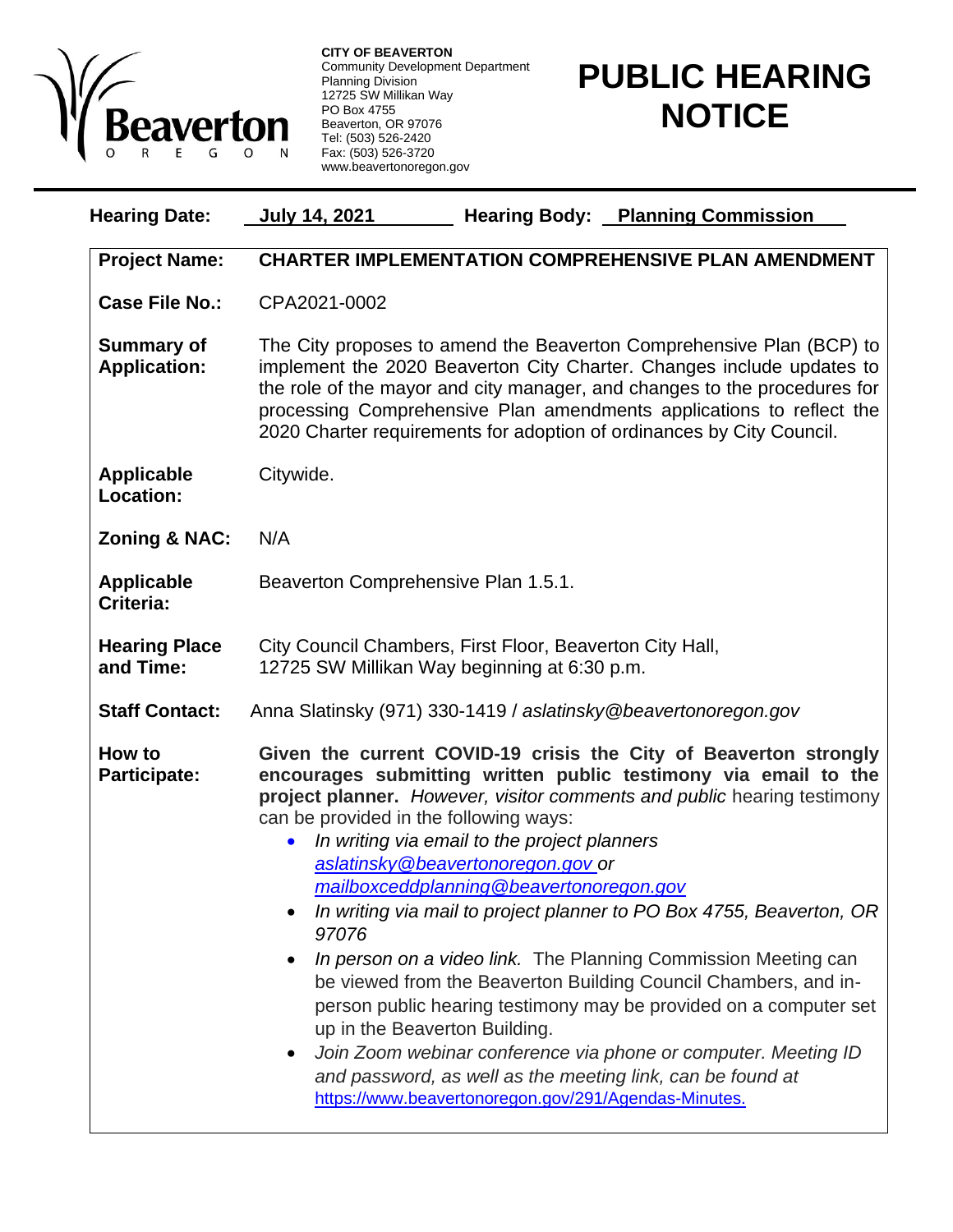## **Due Date for Written Comments to be included in the staff report: July 25, 2021 at 5:00 p.m.**

Pursuant to Section 1.4.1 of the Beaverton Comprehensive Plan, written comments or exhibits submitted prior to the hearing in order to be submitted by staff at the hearing must be received by the City Recorder or project planner no later than 5:00 p.m. on the day of the scheduled hearing. To be made a part of the written staff report, correspondence needs to be received by Friday, July 2, 2021. All written testimony provided prior to the meeting will be provided to Planning Commission prior to their decision. Please reference the Case File Number and Project Name in your written comments. Comments are encouraged be provided comment via email to *[aslatinsky@beavertonoregon.gov](mailto:aslatinsky@beavertonoregon.gov)*

You are receiving this notice to advise you of a proposed ordinance action. Section 1.4.1 of the Beaverton Comprehensive Plan requires the City to provide written notice of a proposed ordinance action to the applicant, affected Neighborhood Association Committees (NACs), and owners of property within the City for which the proposed ordinance, if adopted, may in the Director's opinion affect the permissible uses of land. Property owner information is based on the most recent property tax assessment roll of the Washington County Department of Assessment and Taxation.

A copy of all documents and evidence submitted by or on behalf of the applicant, and applicable review criteria, are available for inspection. Please contact the project planner for more information or to view documents electronically. A copy of the staff report will be available for inspection at no cost at least seven (7) calendar days before the hearing. A copy of any or all materials will be provided at a reasonable cost. A copy of the staff report may also be viewed online at: [www.beavertonoregon.gov/DevelopmentProjects](http://www.beavertonoregon.gov/DevelopmentProjects)

The Planning Commission shall conduct hearings in accordance with adopted rules of procedure and shall make a recommendation on the application after the hearing closes to be forwarded to the City Council. Failure to raise an issue in a hearing, by testifying in person or by letter, or failure to provide statements or evidence with sufficient specificity to afford the decision making authority an opportunity to respond to such issue, precludes appeal to the Land Use Board of Appeals on the issue.

Staff strongly encourages you to participate in the public process by reviewing documents online and viewing the public meeting at [https://www.beavertonoregon.gov/291/Agendas-Minutes.](https://www.beavertonoregon.gov/291/Agendas-Minutes) If you do not have the technology to view documents, watch, or participate in the meeting, please contact the project planner for additional support.